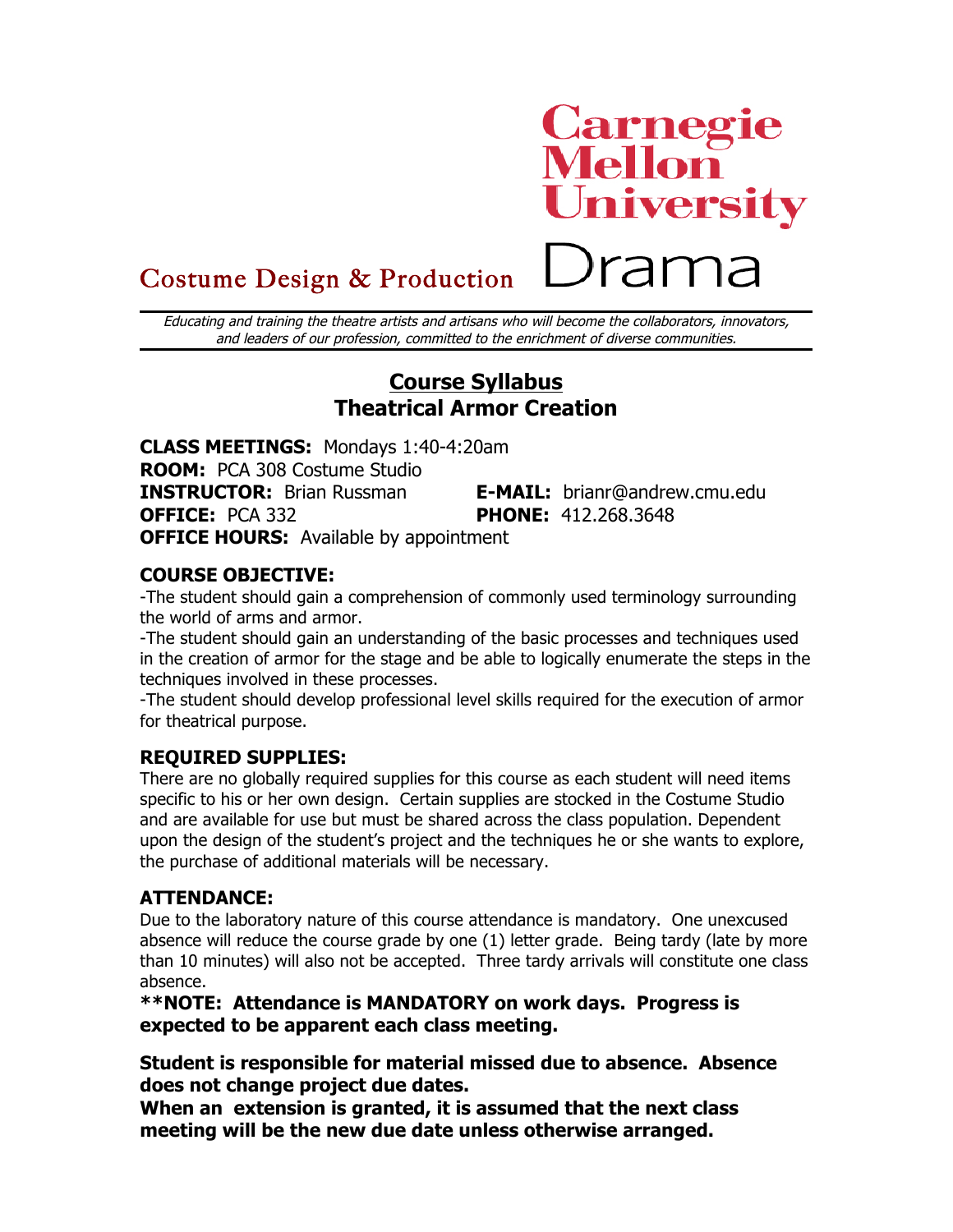#### **PROJECTS**:

There will be two inter-related projects completed during the course of this class. The student will devise a piece of armor and a related piece of chain mail. The armor and chain mail will be graded separately.

#### **GRADING:**

The chain mail and armor piece will be individually evaluated on three criteria: Mastery of Concepts, Application of Skills, and Quality of Work.

Degree of difficulty will be a consideration when grading these projects. The more simple the project, the higher the degree of professionalism expected in the finished product. More complex projects will allow for a greater range of experimentation.

Each product will be evaluated on a 30-point system for a course total of 60 points. The 30 project points are broken down as follows:

| Mastery of Concepts:   | 10 Points |
|------------------------|-----------|
| Application of Skills: | 10 Points |
| Quality of Work:       | 10 Points |

Mastery of Concepts measures a student's comprehension of and ability to explain course content Application of Skills is representative of a student's ability to apply course concepts Quality of Work measures the student's work against professional standards

| <b>Score</b> | <b>Mastery of Concepts</b>                                                                         | <b>Application of Skills</b>                                                                                 | <b>Quality of Work</b>                                                                             |
|--------------|----------------------------------------------------------------------------------------------------|--------------------------------------------------------------------------------------------------------------|----------------------------------------------------------------------------------------------------|
| 10           | Exceeds class presentation<br>and materials. Explains and<br>contextualizes concepts for<br>peers. | Consistently properly selects<br>and applies skills and<br>debugs skills for others.                         | Workmanship is at a level<br>on par with the work<br>produced by professionals<br>in this industry |
| 9            | Easily synthesizes and<br>explains concepts in<br>relation to topics and<br>applications.          | Consistently applies proper<br>skills without mistakes and<br>recognizes errors in work<br>when encountered. | Workmanship is<br>consistently of a high<br>enough standard to be<br>considered professional.      |
| 8            | Correctly explains course<br>concepts with minimal<br>mistakes.                                    | Usually applies proper skills<br>with minimal errors in work.<br>Skills need finesse.                        | Workmanship overall can<br>be considered neat and<br>presentable.                                  |
| 7            | Usually explains course<br>concepts with occasional<br>errors.                                     | Usually selects and applies<br>the proper skills and makes<br>only occasional mistakes.<br>Skills need work. | Shows potential for<br>professional level<br>workmanship through<br>specific examples.             |

#### **Evaluation Matrix**

Although not listed, scores of less than 7 may be assigned when appropriate in the view of the instructor. Reasons for these scores may be based on (but are not limited to) work of a standard not meeting minimum requirements, poor attitude, tardiness, absence, disregard to safety and shop procedures, undisciplined or unprofessional behavior, game play or sabotage of work, or frequent required reinforcement of concepts or procedures.

**A verbal evaluation of the semester may be done at semester reviews. Any student feeling they are not receiving adequate feedback and wanting a private evaluation may make an appointment to receive one at any time during the semester.**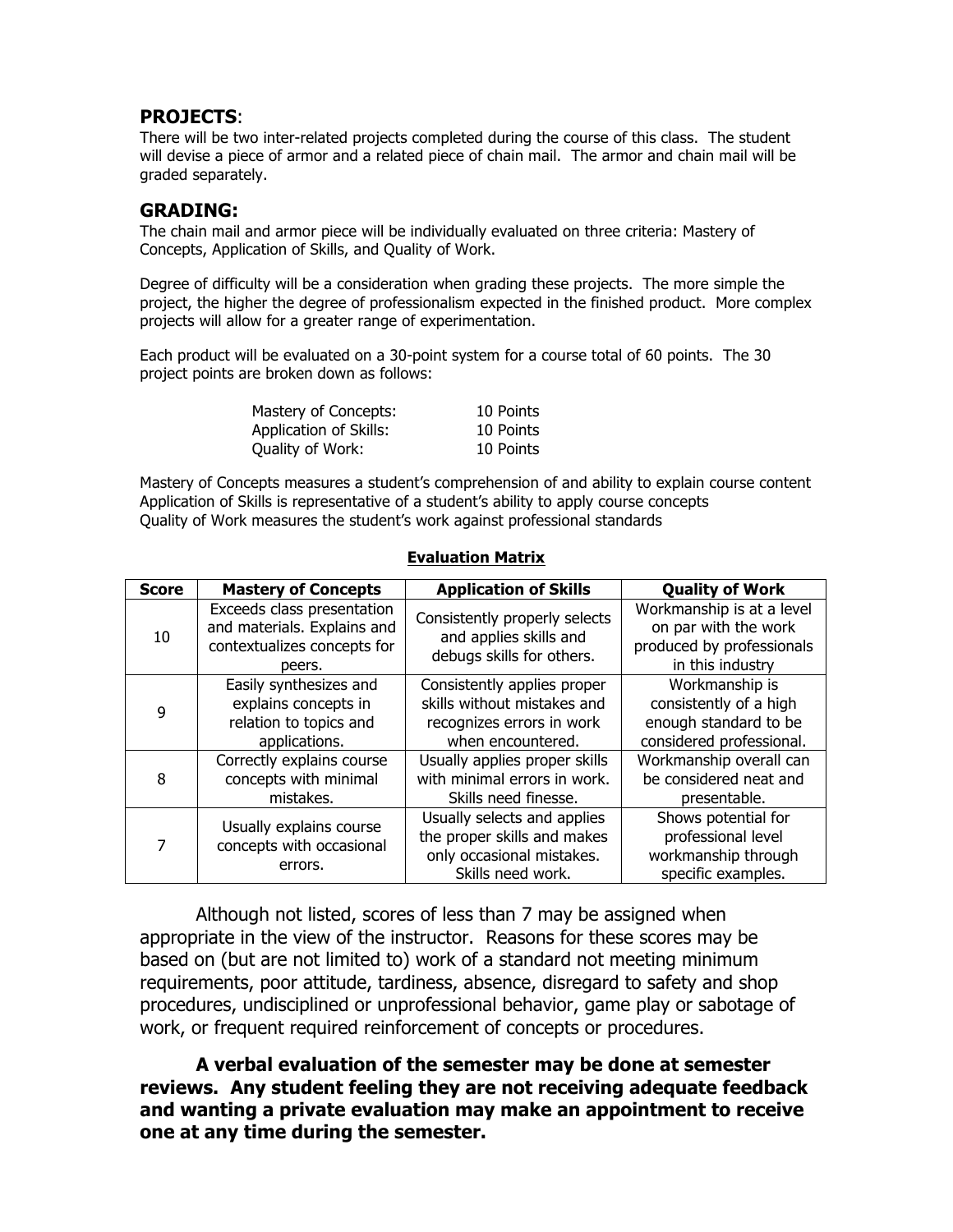| POINTS:      | GRADE: |
|--------------|--------|
| $54 - 60$    | А      |
| $48 - 53$    | B      |
| $42 - 47$    |        |
| $36 - 41$    | D      |
| 35 and Below | R      |

- A Exceptional work that consistently exceeds the standard expected. Student shows diligence, mastery of techniques, puts forth excellent effort and has a strong growth trajectory.
- B Good work that meets the standard expected of students. Work shows the application of techniques with good effort and growth.
- C Satisfactory work that minimally meets the standard expected but does little to go beyond. The work shows average application of techniques, minimal effort, and little growth.
- D Passing. Work markedly below the standard. Student shows minimum effort or below, lack of focus and inability to apply techniques. There is no growth.
- R Failing Grade Student shows sub-par mastery of technique, presents a negative attitude and required course work is missing.

**Grades in the School of Drama measure a student's progress toward mastery in their field. Expectations of progress are defined within each option and for each level of the curriculum. In addition, the School of Drama expects its students to maintain a "B" average in their major area.**

#### **TAKE CARE OF YOURSELF**

*Do your best to maintain a healthy lifestyle this semester by eating well, exercising, avoiding drugs and alcohol, getting enough sleep and taking some time to relax. This will help you achieve your goals and cope with stress.*

*All of us benefit from support during times of struggle. You are not alone. There are many helpful resources available on campus and an important part of the college experience is learning how to ask for help. Asking for support sooner rather than later is often helpful.*

*If you or anyone you know experiences any academic stress, difficult life events, or feelings like anxiety or depression, we strongly encourage you to seek support.* 

*CaPS: 412-268-2922 Re:solve Crisis Network: 888-796-8226*

*If the situation is life threatening, call the police: On campus: CMU Police: 412-268-2323 Off campus: 911*